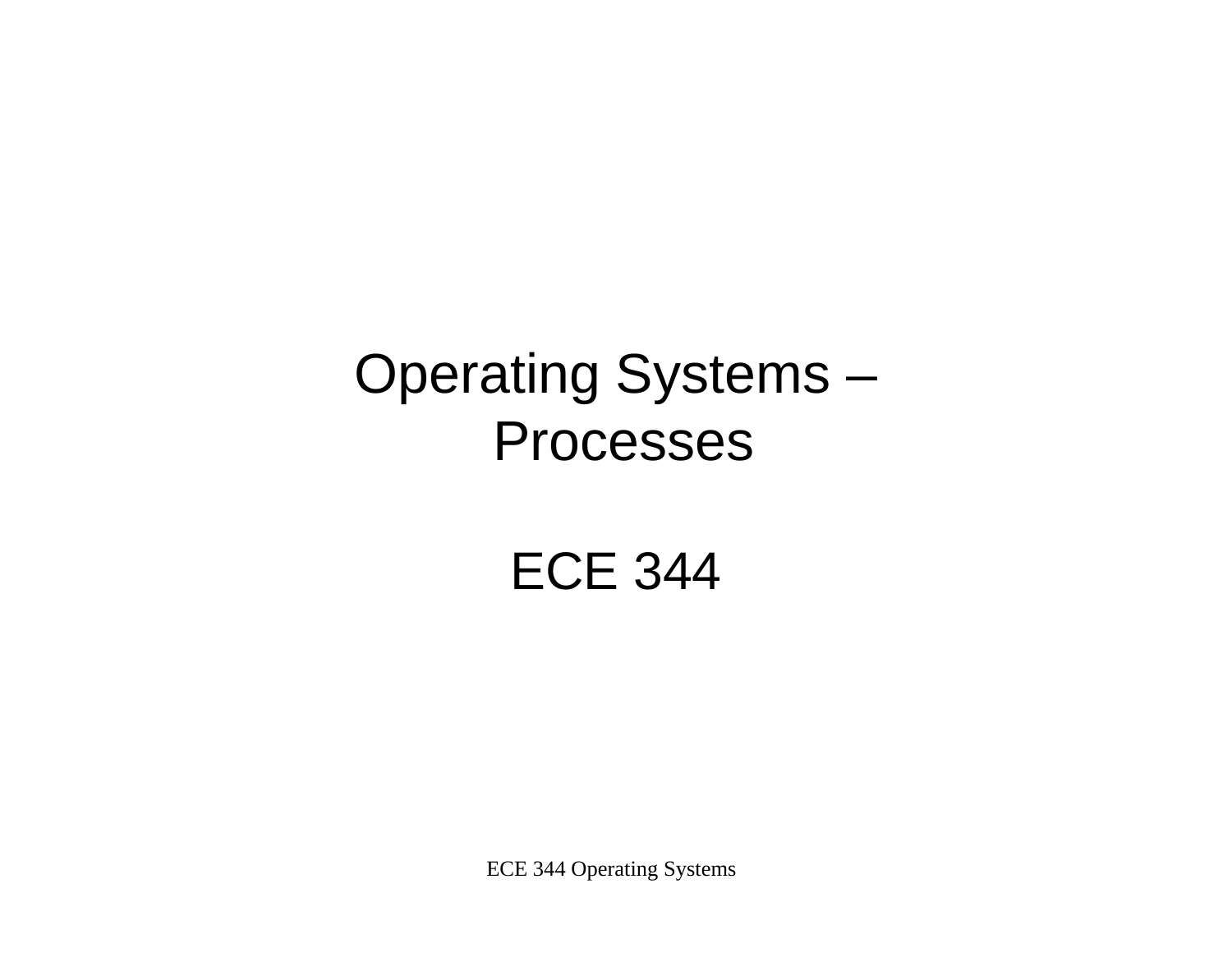### The Process Concept

• An OS executes a variety of programs

…

- –In batch systems, referred to as *jobs*
- – In time shared systems, referred to as user programs or *tasks*
- So far pretty informally referred to as *programs in execution, processes, jobs, tasks*
- From now on we'll try to use the term **process** synonymously with the above terms and really mean …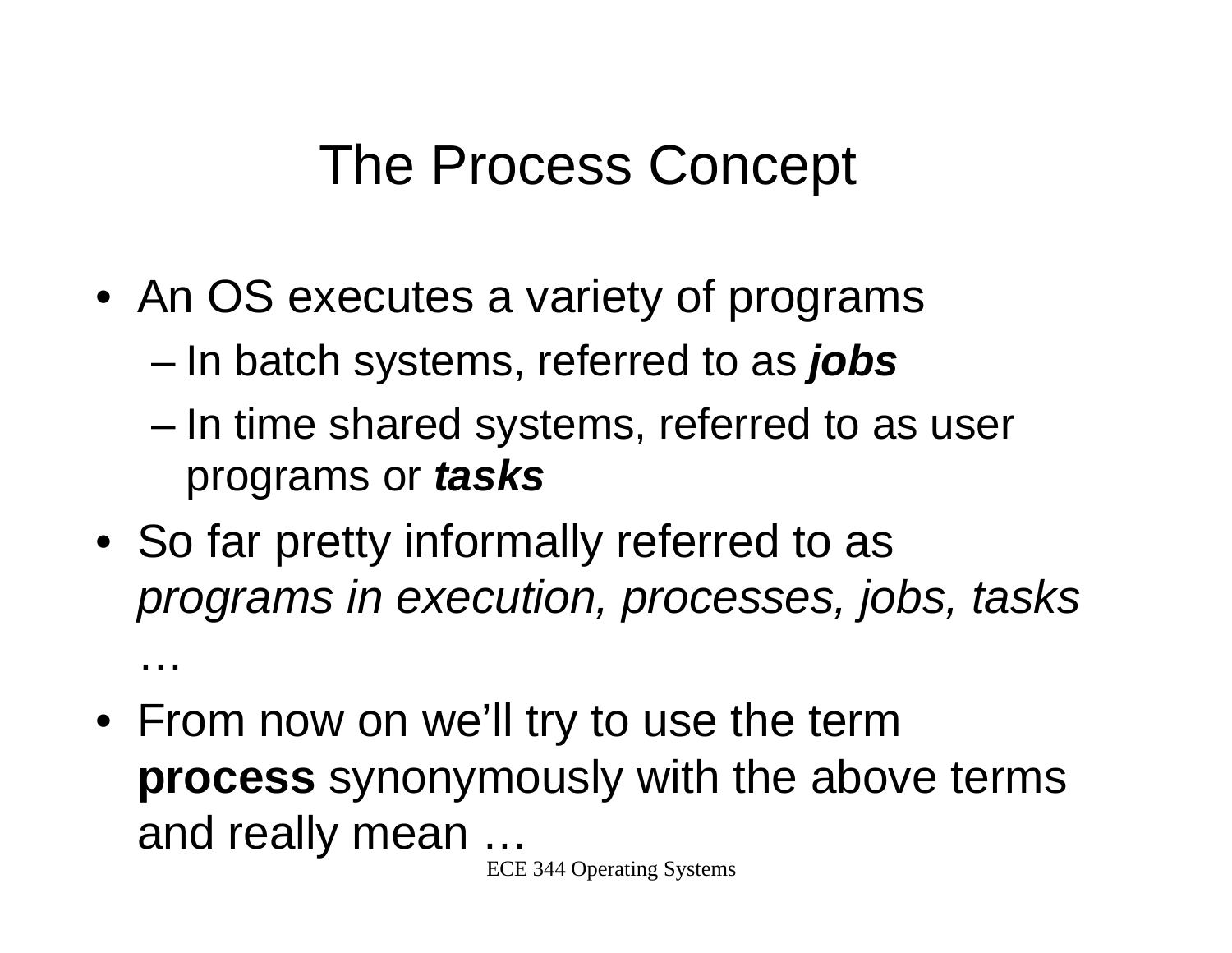## Definitions of Processes

Exact definitions in textbooks differ:

- Program in execution
- An instance of a program running on a computer
- A **unit of execution** characterized by
	- –A single, sequential thread of execution
	- A current state
	- An associated set of system resources (memory, devices, files)
- A **unit of resource** ownership
- •…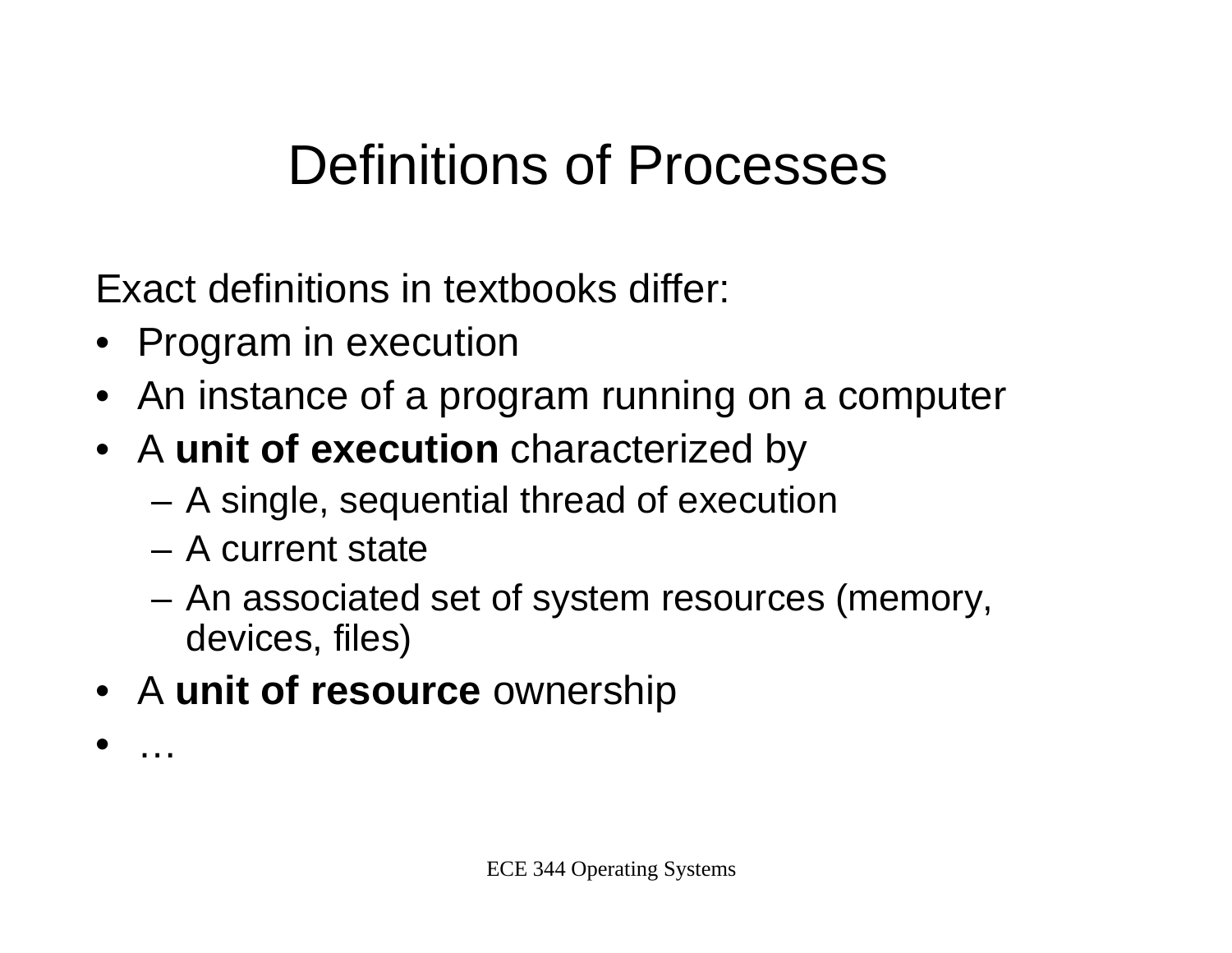## The OS has to …

- Load executable from hard disk to main memory
- Keep track of **the states** of each process currently executed
- Make sure
	- –No process monopolizes the CPU
	- –No process **starves** *to death*
	- Interactive processes are responsive
	- Processes are shielded from one another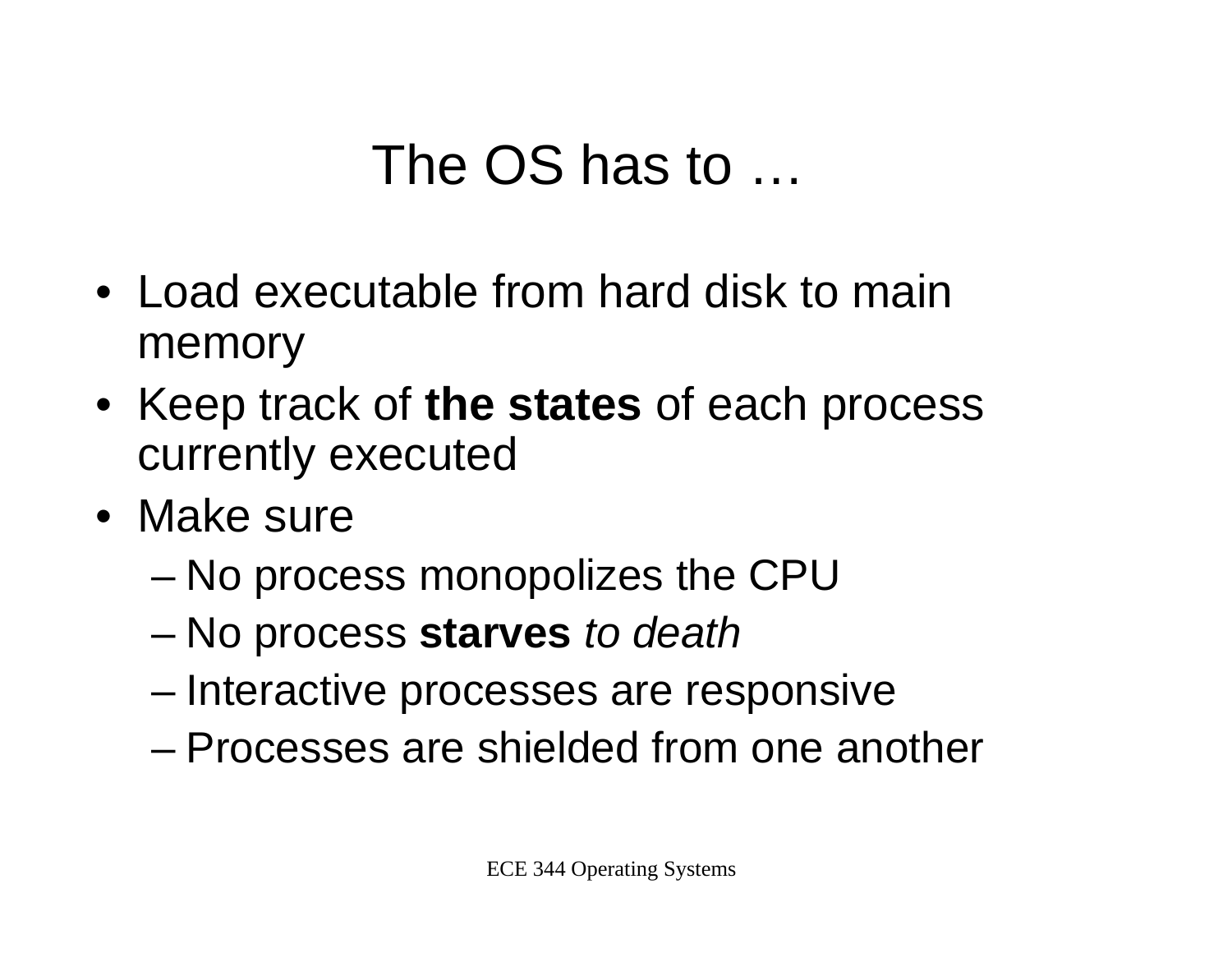## Process Structure

A process consists of

- 1. An executable (i.e., code)
- 2. Associated data needed by the program (global data, dynamic data, shared data)
- 3. Execution context (or state) of the program, e.g.,
	- Contents of data registers
	- - Program counter, stack pointer
	- -Memory allocation
	- ODEN TIIE (DOINTETS ECE 344 Operating Systems Open file (pointers)

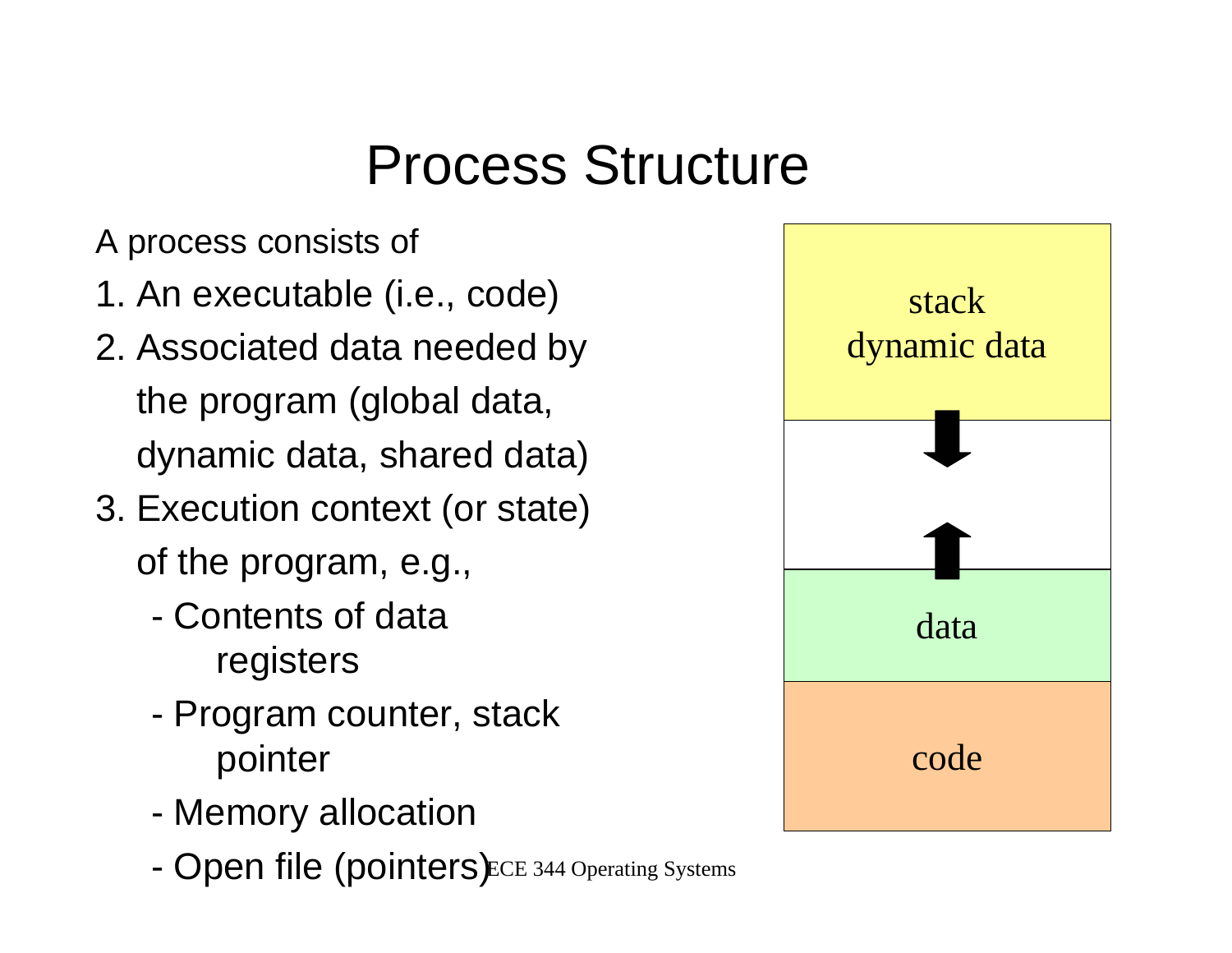#### Processes

- 16 users may all be running an application (e.g., emacs), while there is only one image of "emacs" loaded in the system
- This image (i.e., binary) is **shared** among the different processes running on behalf of the 16 users
- I.e., code (and data) can be shared among processes
- Shared libraries, shared objects, .so, DDLs!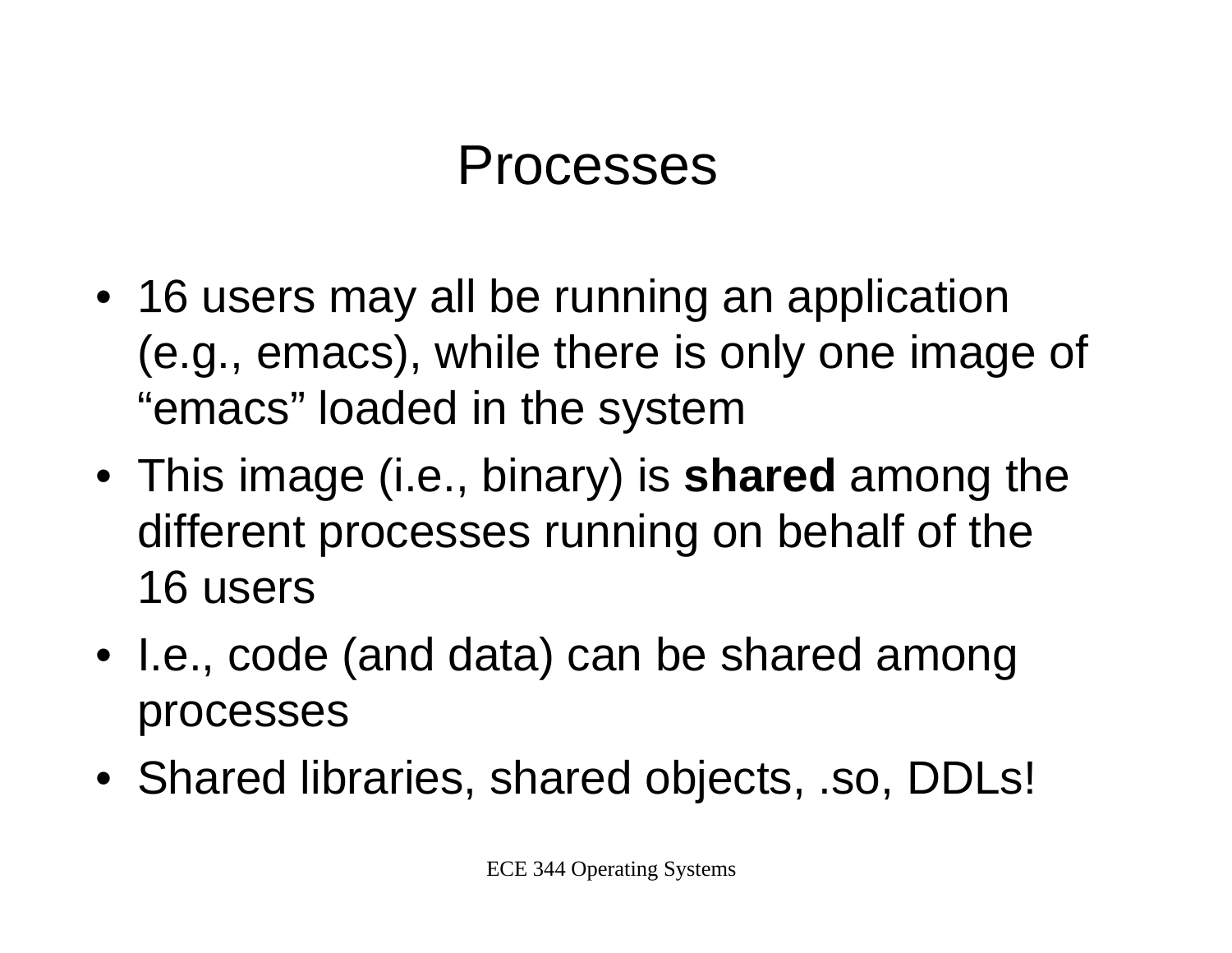# Process Control Block (PCB)

- Process state
- Program counter
- CPU registers
- CPU scheduling information (e.g., priority, scheduling queue information)
- Memory management information (e.g., base and limit registers)
- Accounting information (e.g., time)
- I/O status information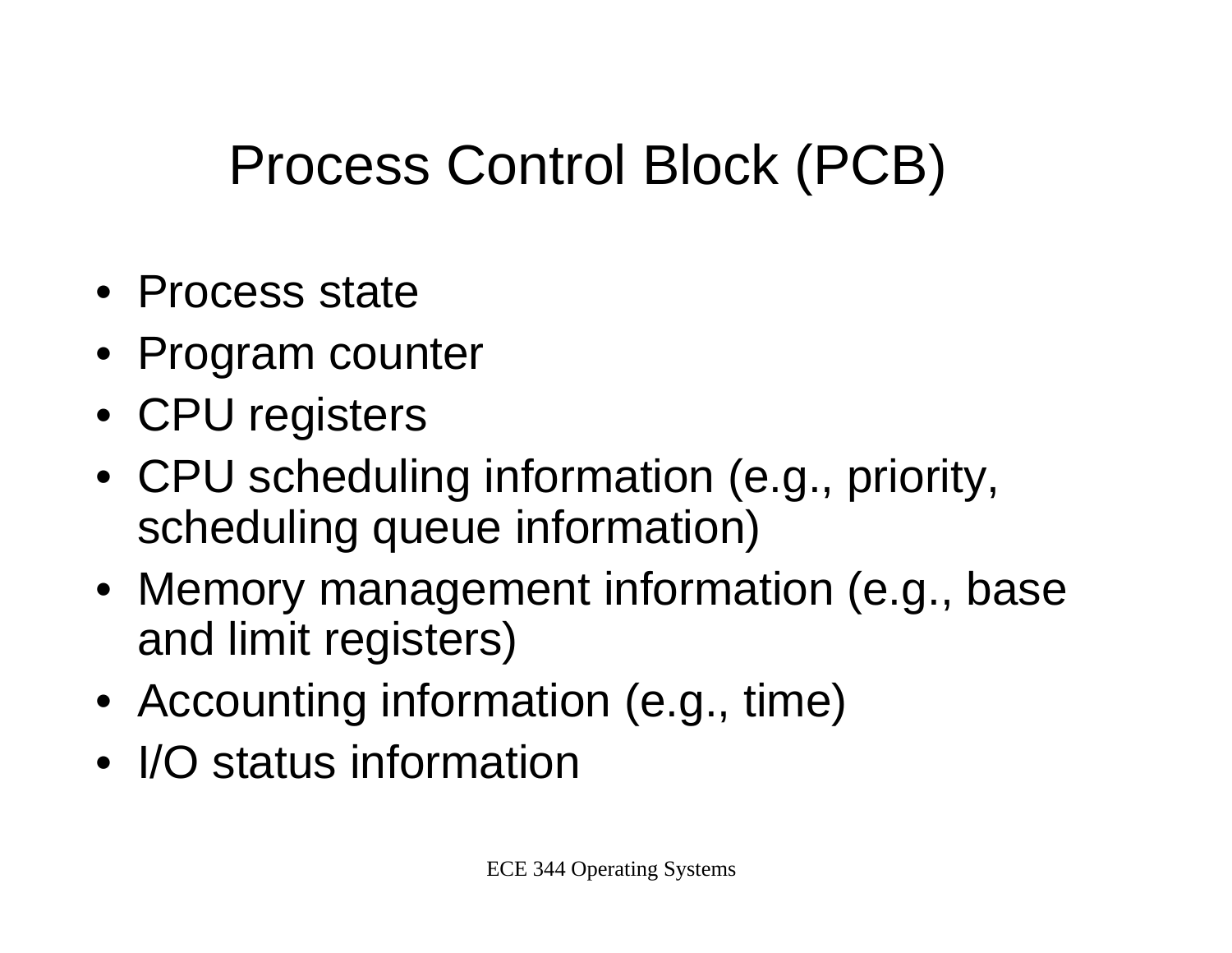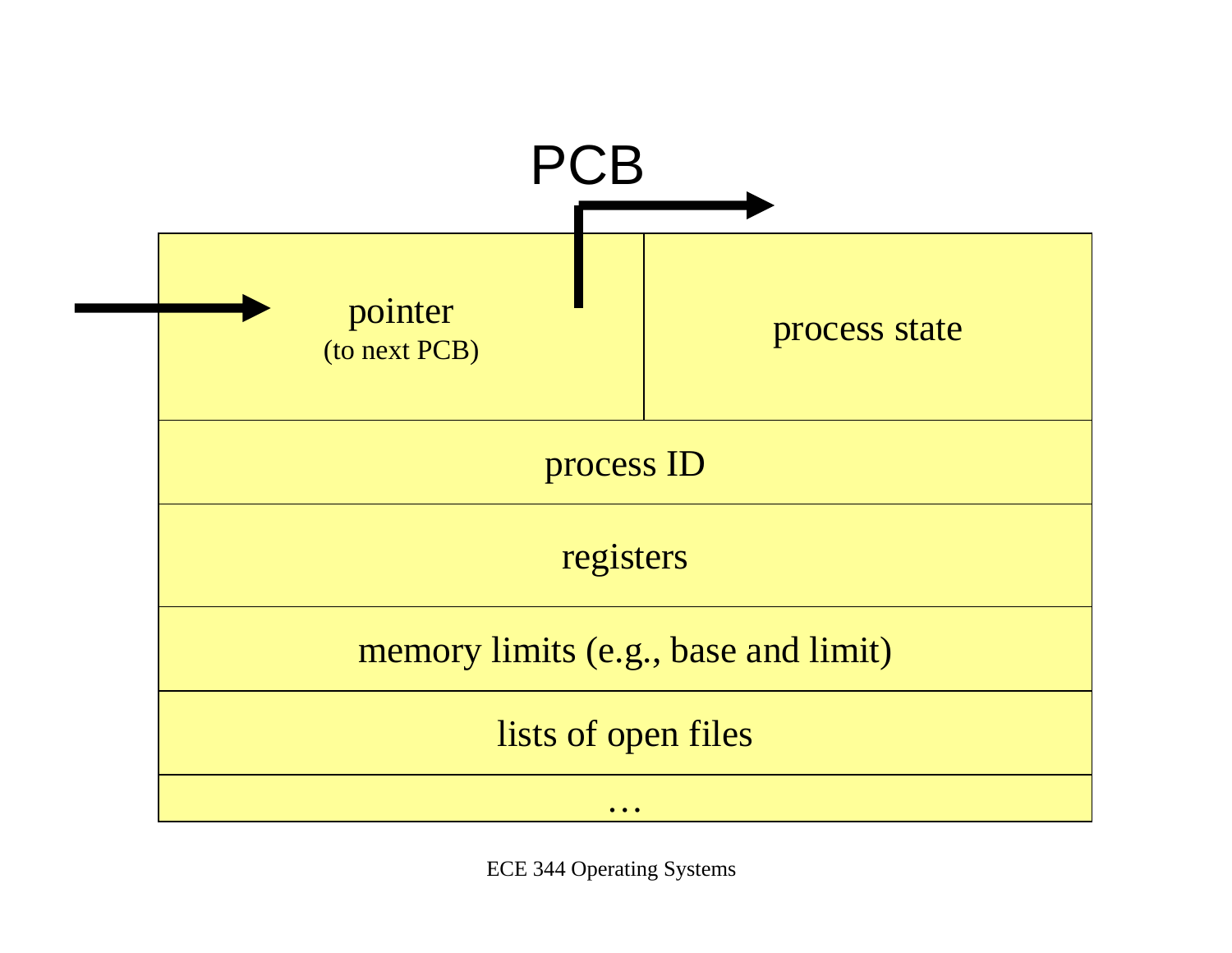## Process Organization in OS161 thread.h

*Anything missing?* **This is our notion of a process***.*

struct thread { struct pcb t\_pcb; char \*t\_name; const void \*t\_sleepaddr; char \*t\_stack; struct addrspace \*t\_vmspace; struct vnode \*t\_cwd;

};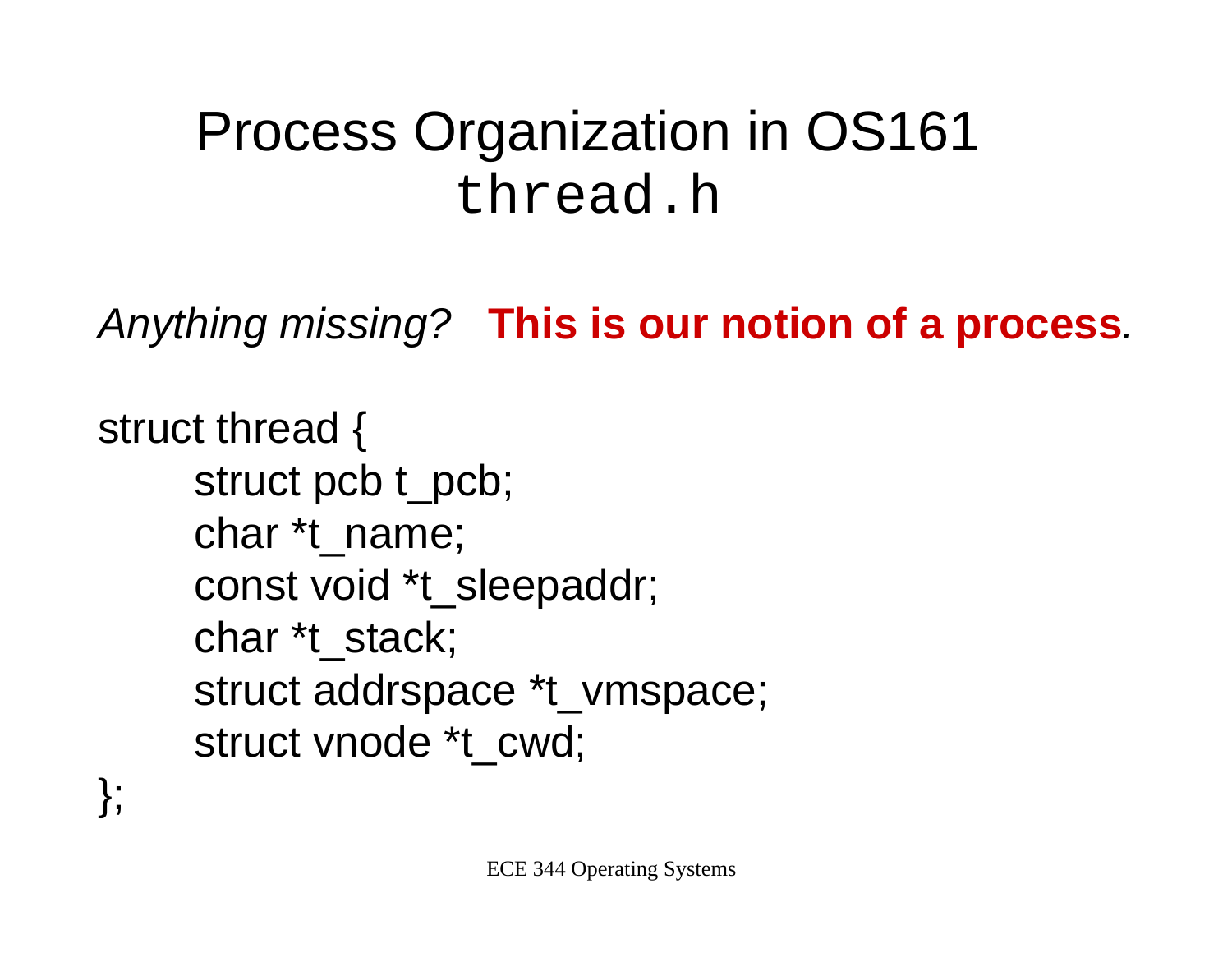/\*

\* **Process Control Block: machine-dependent part of thread** \*/

struct pcb { // stack saved during context switch u\_int32\_t pcb\_switchstack; // stack to load on entry to kernel u\_int32\_t pcb\_kstack; // are we in an interrupt handler? u\_int32\_t pcb\_ininterrupt // recovery for fatal kernel traps pcb\_faultfunc pcb\_badfaultfunc; // jump area used by copyin/out etc. jmp\_buf pcb\_copyjmp; };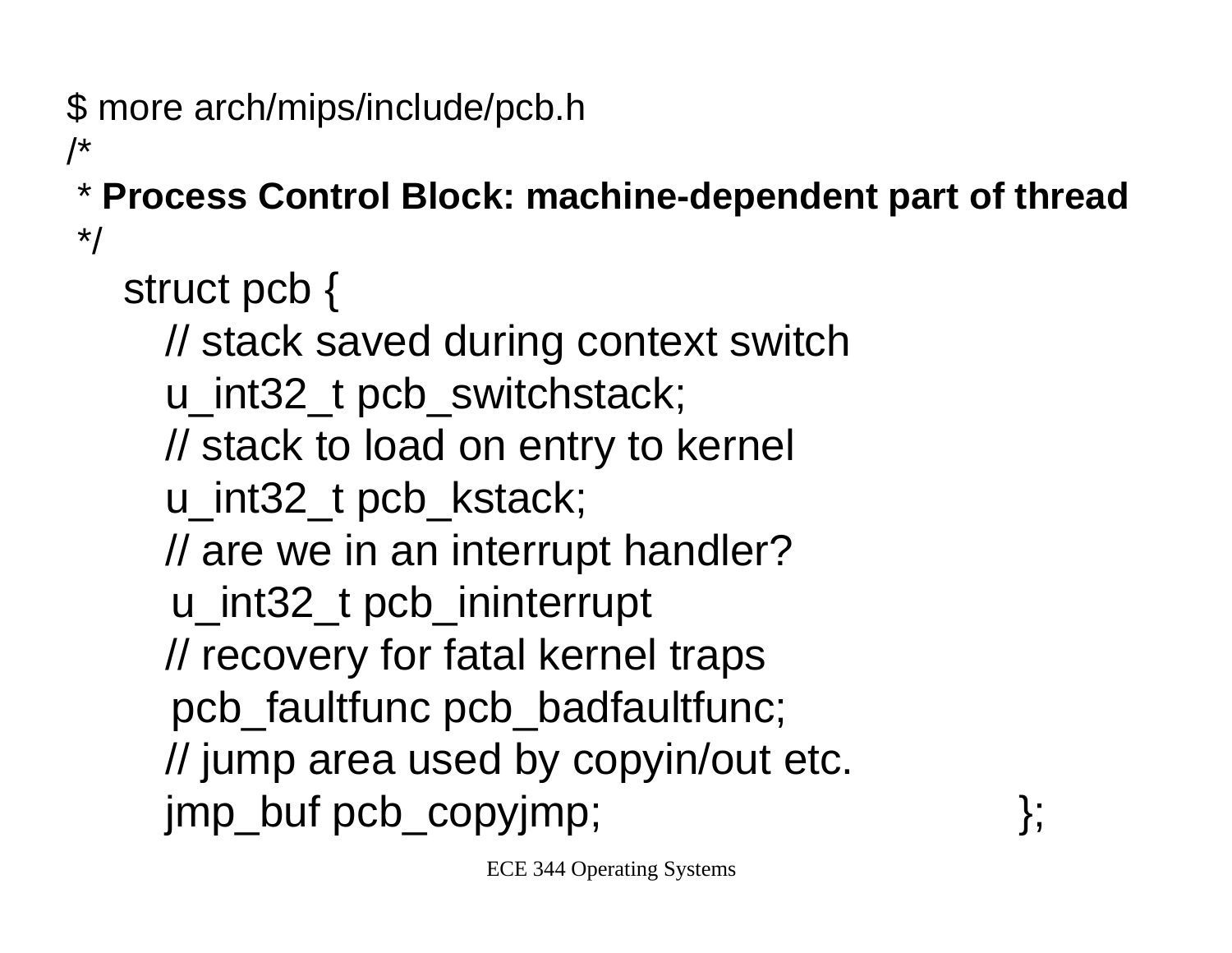# **Process Organization in BSD**



- Contents of process contro  $\mathcal{L}_{\mathcal{A}}$ block include
	- Process identifier
	- Scheduling info
	- Process state
		- $\blacksquare$  Wait channel
	- Signal state
	- Tracing info
	- Machine state
	- Timers
- Other stuff is pointed to by  $\mathcal{L}_{\mathcal{A}}$ process entry
	- Process group implements hierarchy of processes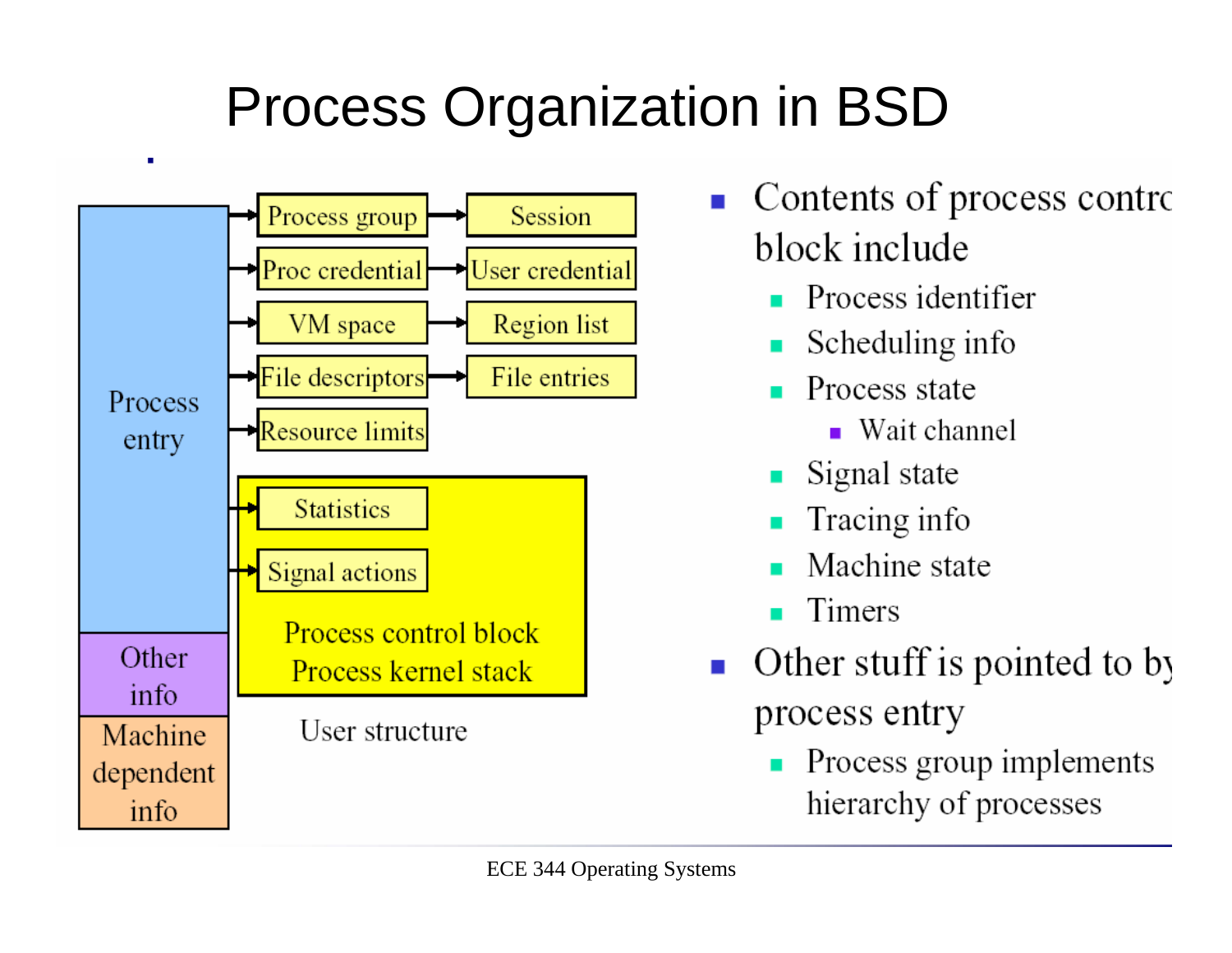#### Process State

As a process executes it changes state.

- **New**: the process is being created.
- **Running**: instructions are being executed.
- **Waiting**: the process is waiting for some event to happen.
- **Ready**: the process is waiting to be assigned to a processor.
- **Terminated**: the process has finished executing.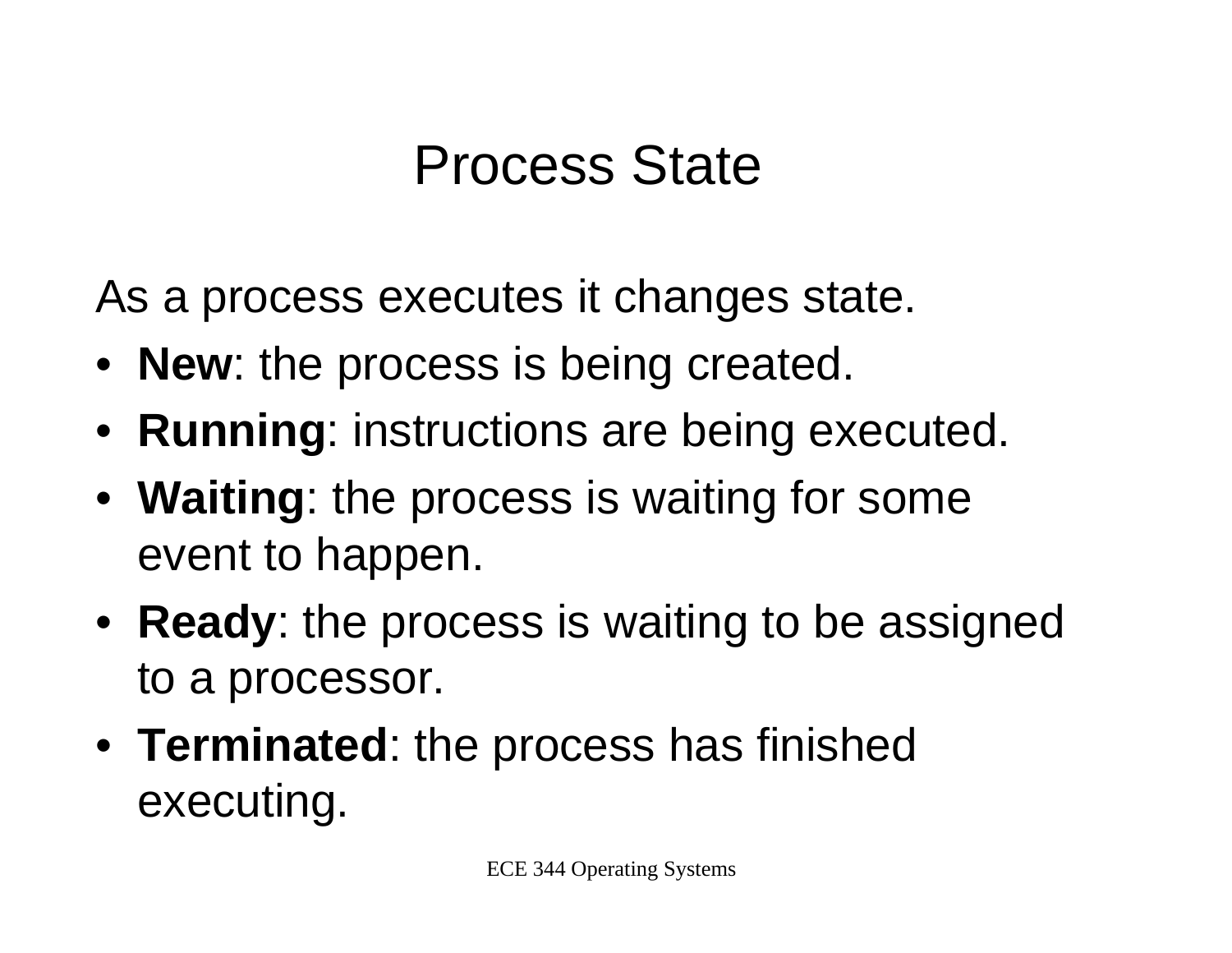#### Diagram of Process States

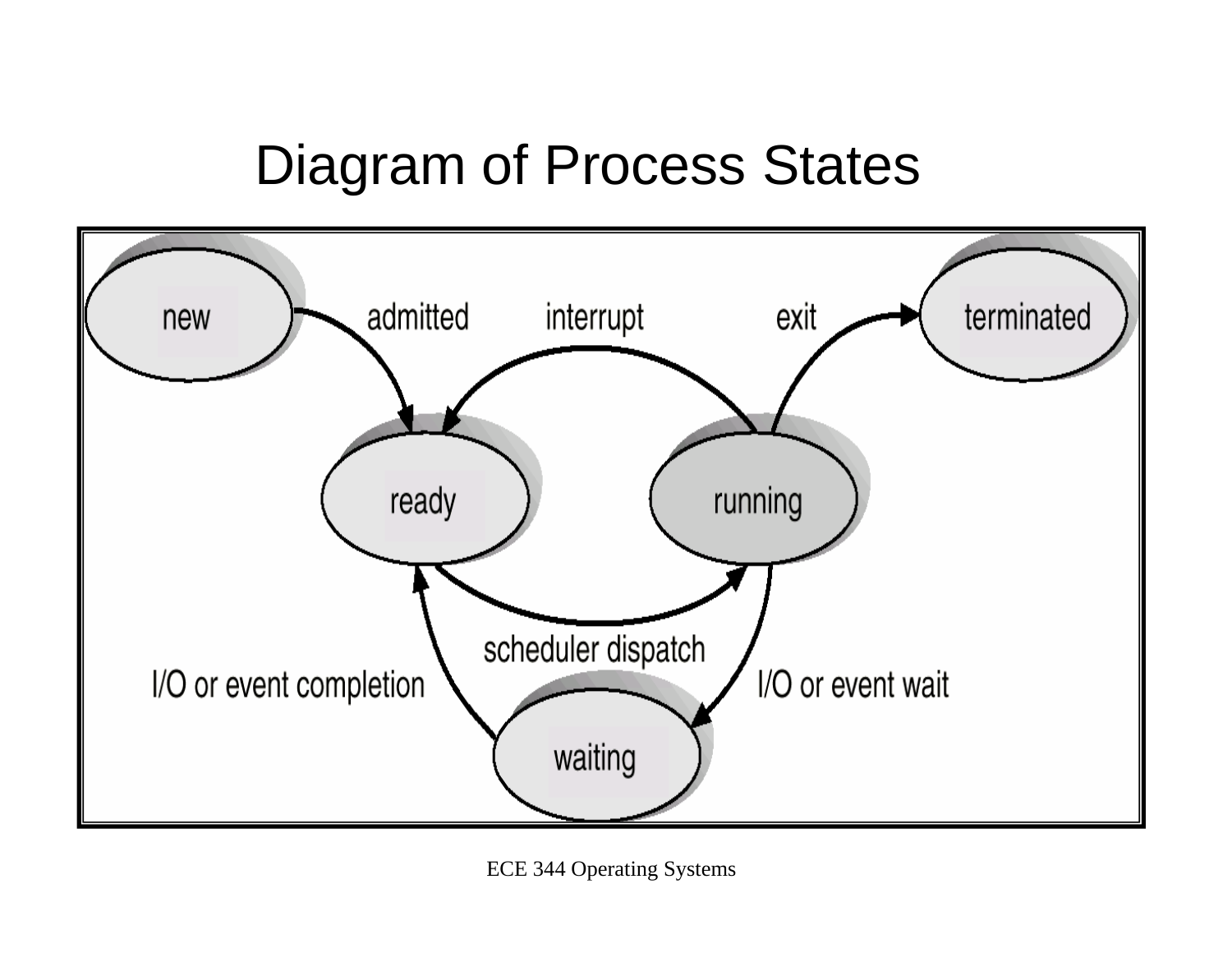## Process Scheduling Queues

- **Job queue**: Set of all processes in the system.
- **Ready queue**: Set of all processes residing in main memory; ready and waiting to execute.
- **Device queues**: Set of processes waiting for an I/O device.

Processes migrate between the various queues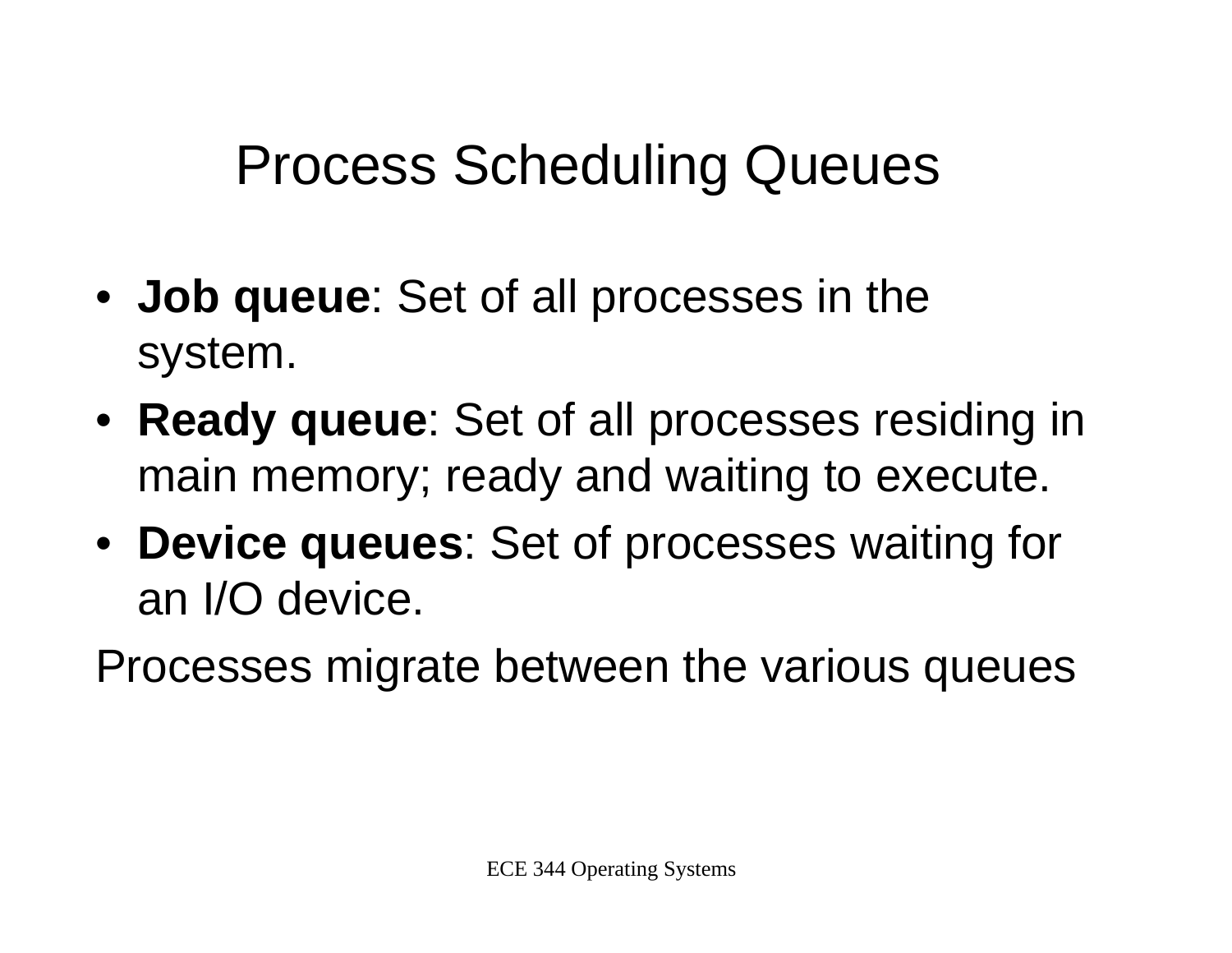#### Example: Ready and Various Device I/O Queues



**ECE 344 Operating Systems**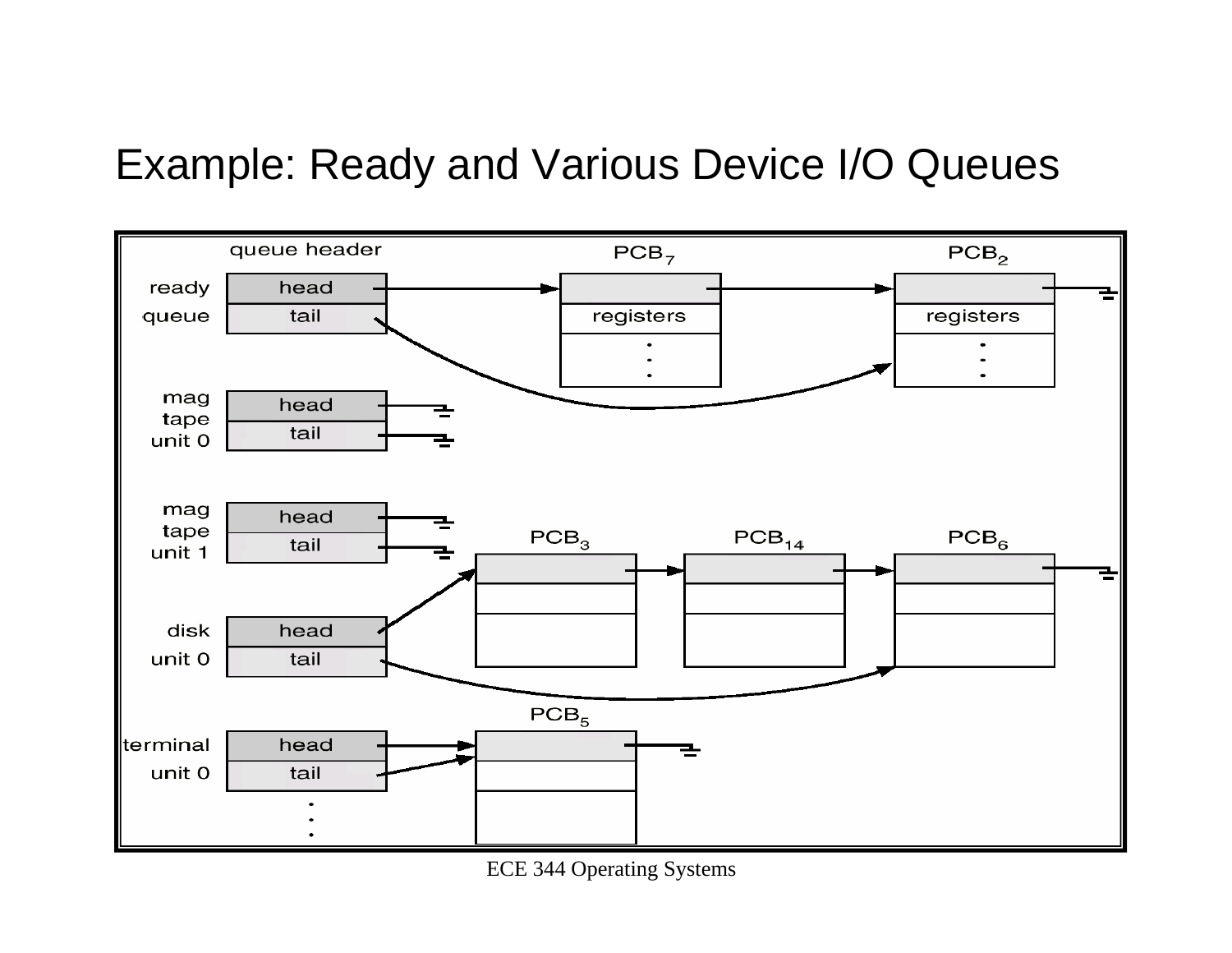#### Process Scheduling



ECE 344 Operating Systems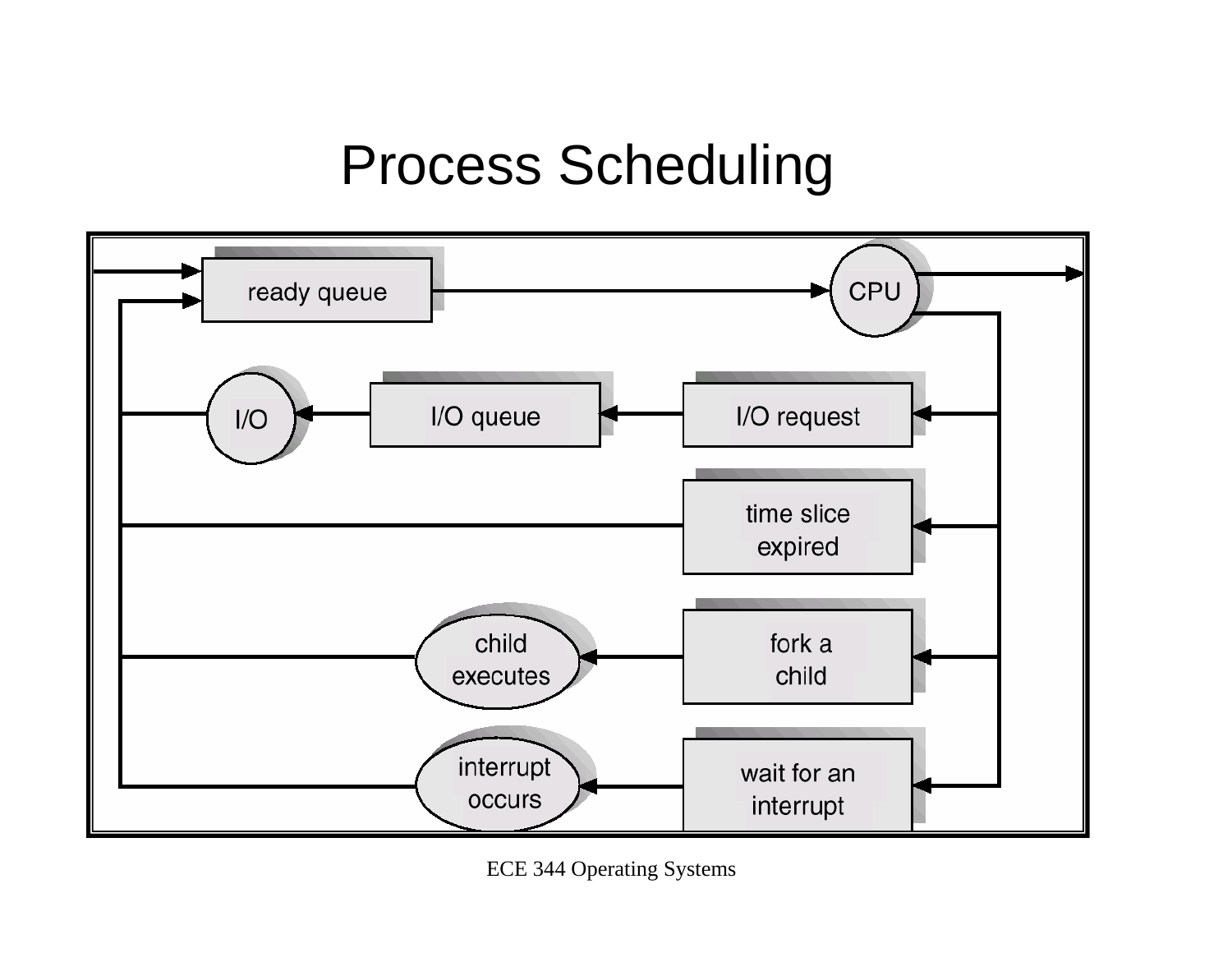#### OS161 kern/thread/thread.c

 $\prime^*$  States a thread can be in.  $\prime\prime$ typedef enum { S RUN. S READY, S SLEEP, S\_ZOMB, } threadstate\_t;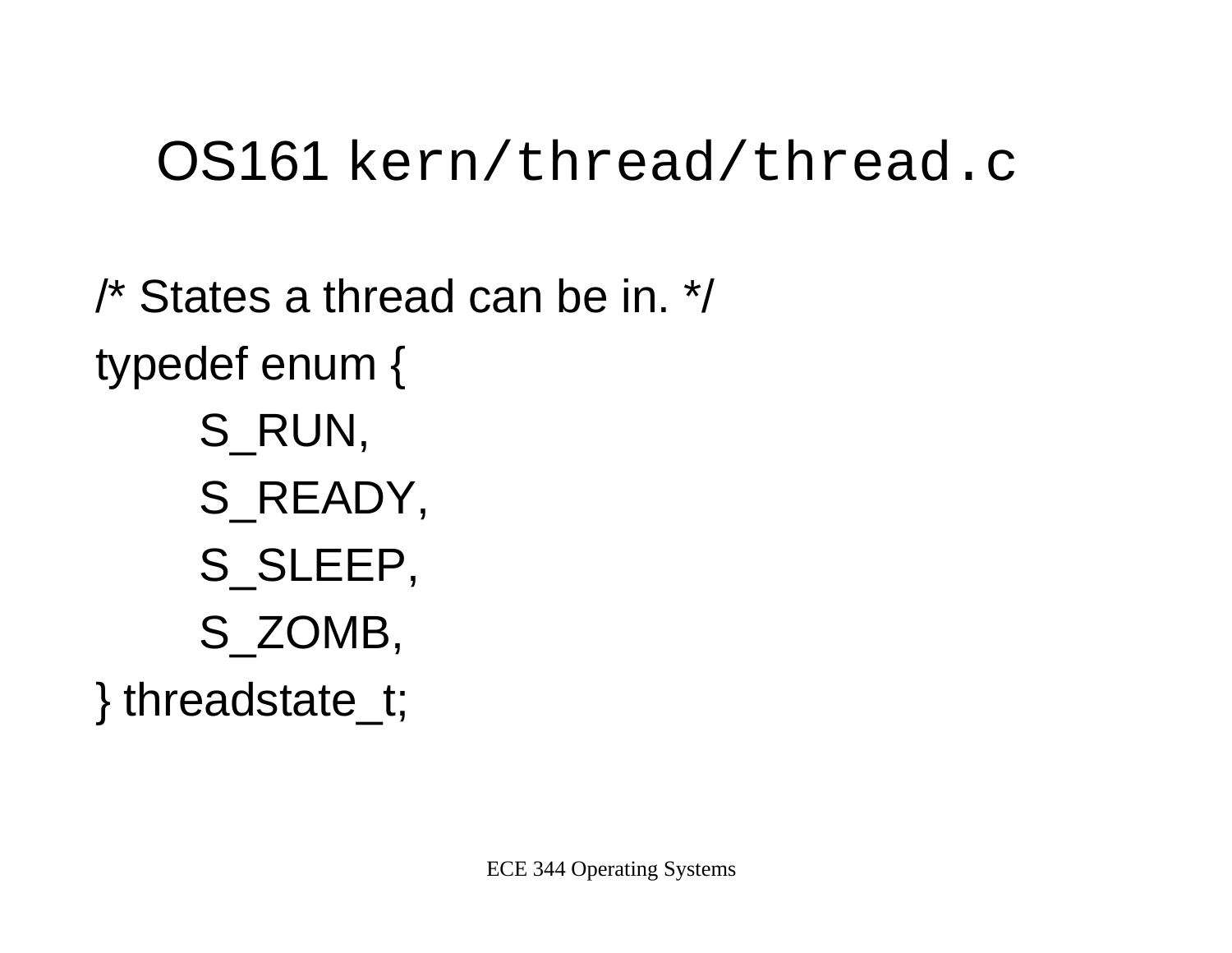## Context Switch

- CPU switching from one process to another process is called a **context switch**.
- Execution state of running process has to be **saved** and execution state of next process has to be **loaded (context is switched.)**.
- Time to save old and load new processes' execution state is called **context-switch time**.
- This time is **overhead**; The system does no useful work while switching. Needs to me small.
- Time depends on hardware support.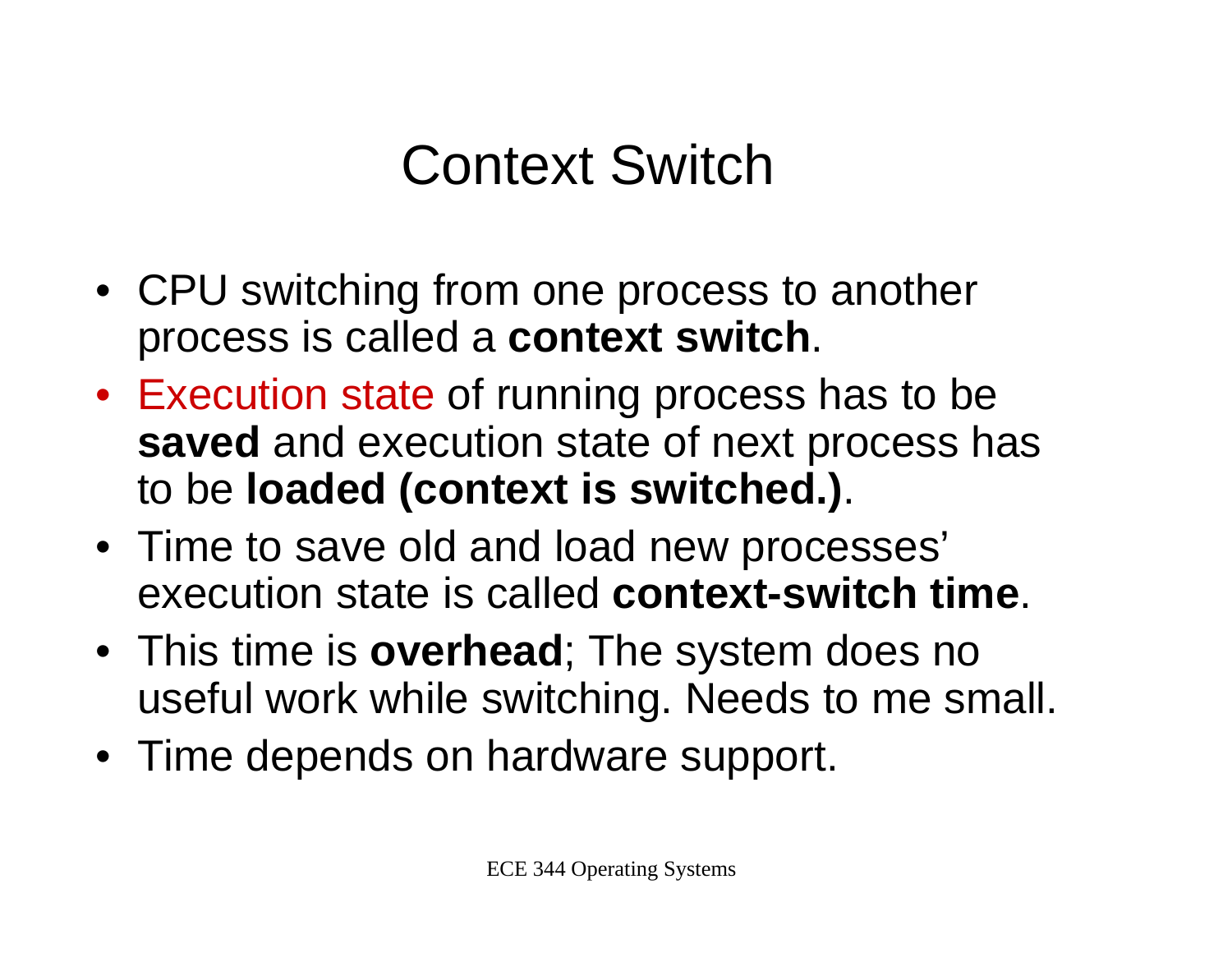#### Context Switch Illustrated



ECE 344 Operating Systems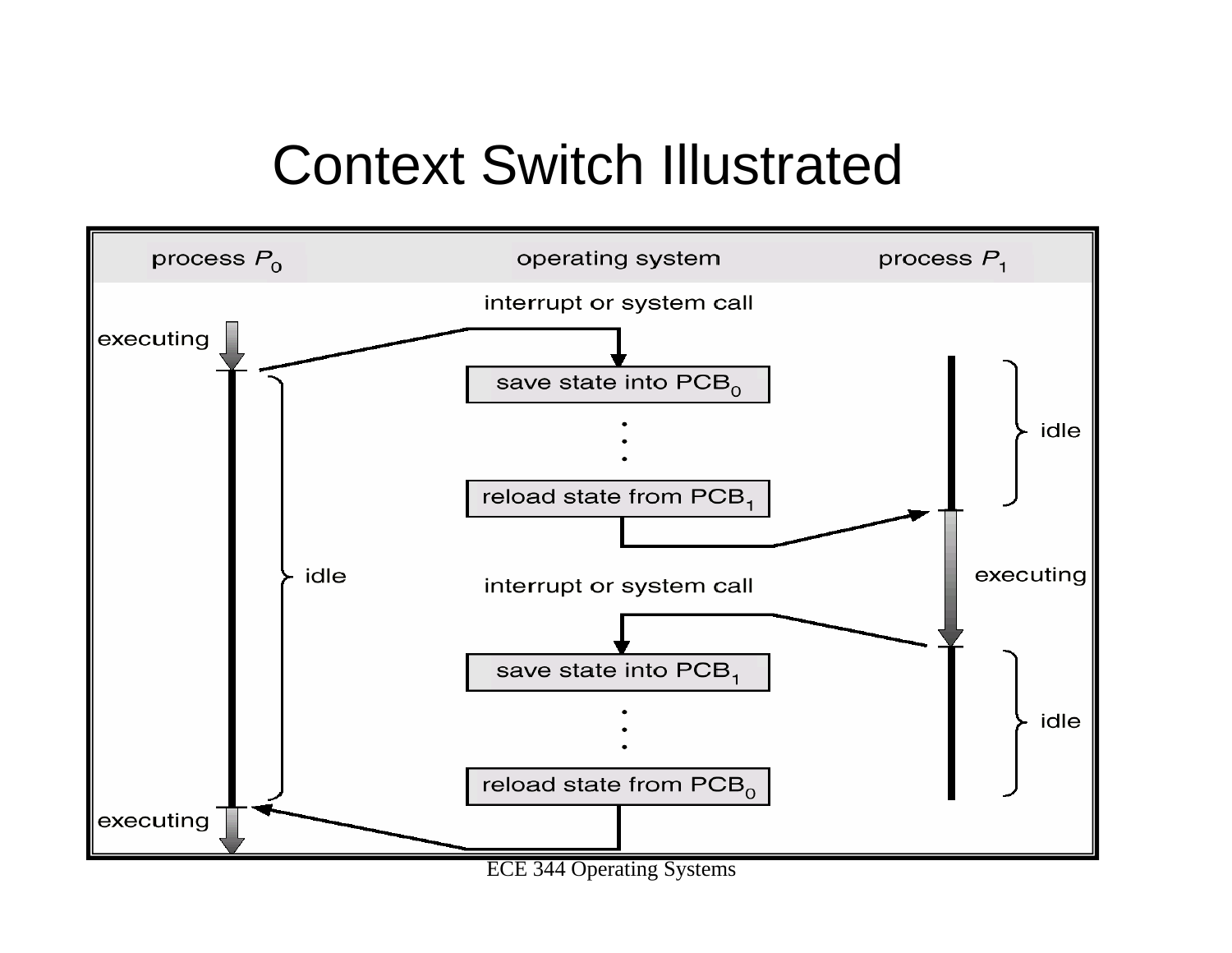## Process Creation

- *Parent* processes create *child* processes, which in turn create other child processes forming **<sup>a</sup> tree of processes**
- Resource sharing (all, some, or nothing)
- Execution
	- –Parent and child execute concurrently
	- Parent waits for child to terminate
	- Parent terminates prior to child process, which continues to execute
- The **init** process inherits processes whose parents have terminated (Unix)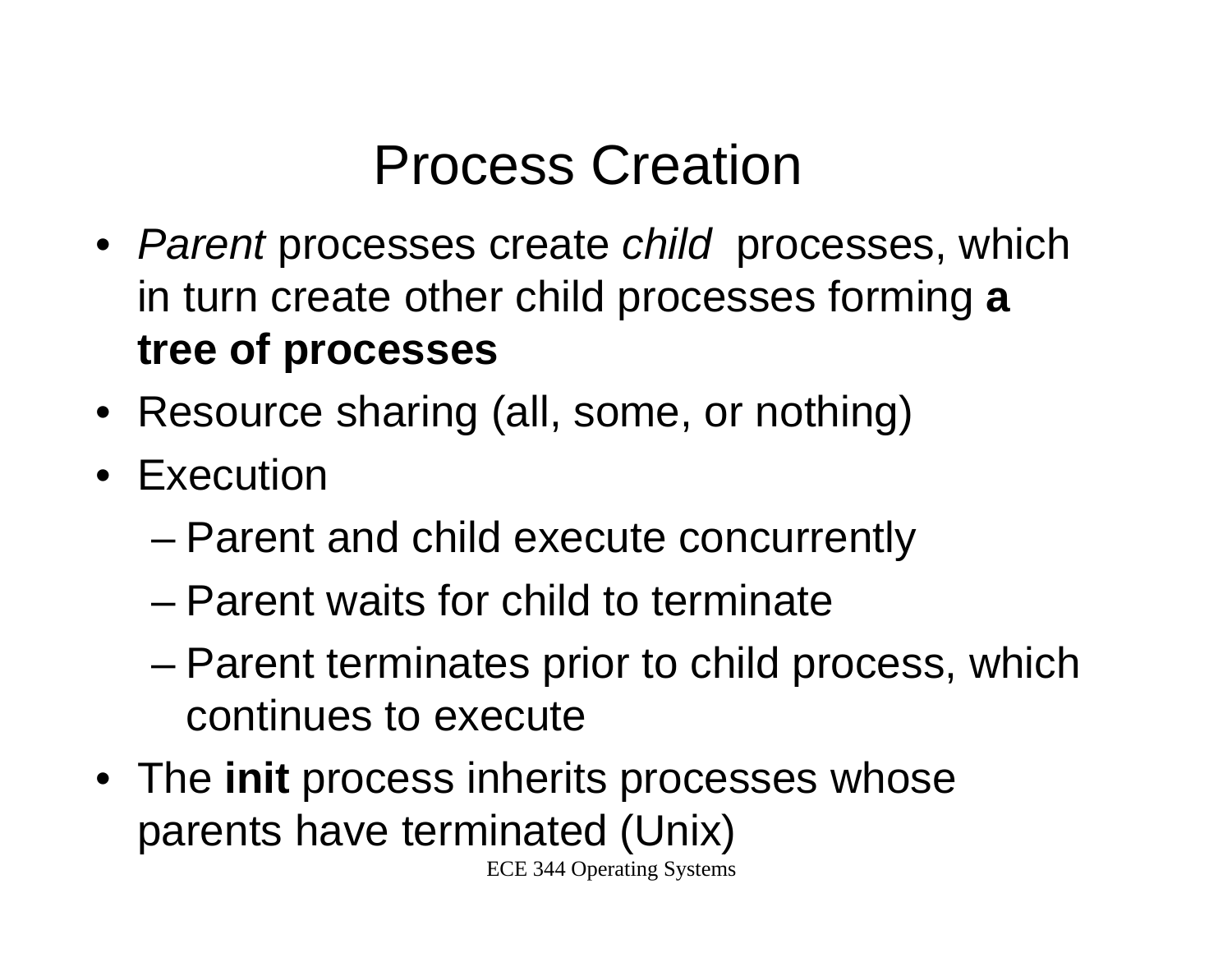#### Process Tree on a Unix System



ECE 344 Operating Systems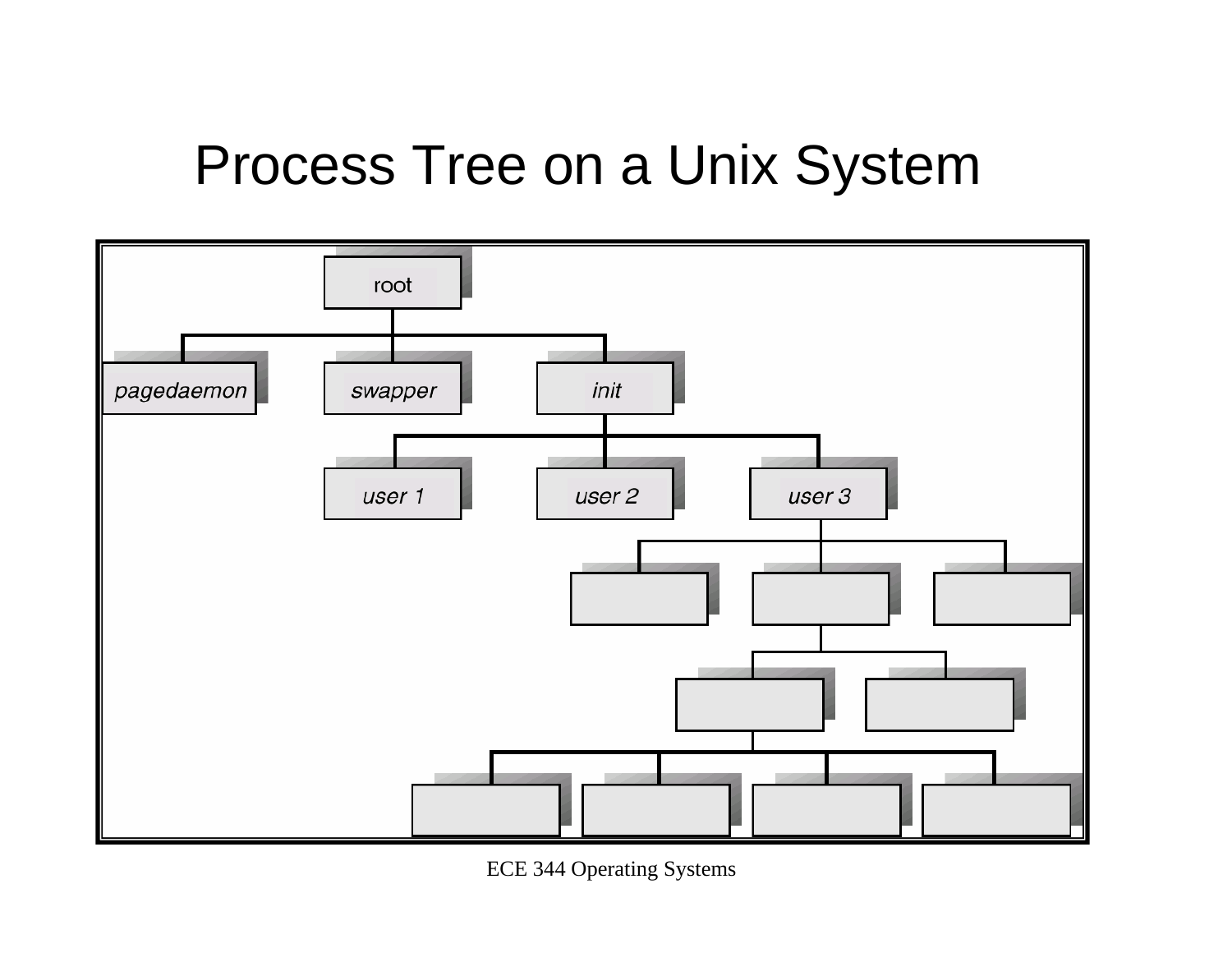## More on Process Creation

- Address space
	- –Child is duplicate of parent process
	- – Child has a program loaded into it's address space
- Unix examples
	- **Fork** system call creates a new process
	- – **Exec** system call used after a fork to replace the process's address space with a new program
- ECE 344 Operating Systems • Let's look at that in action …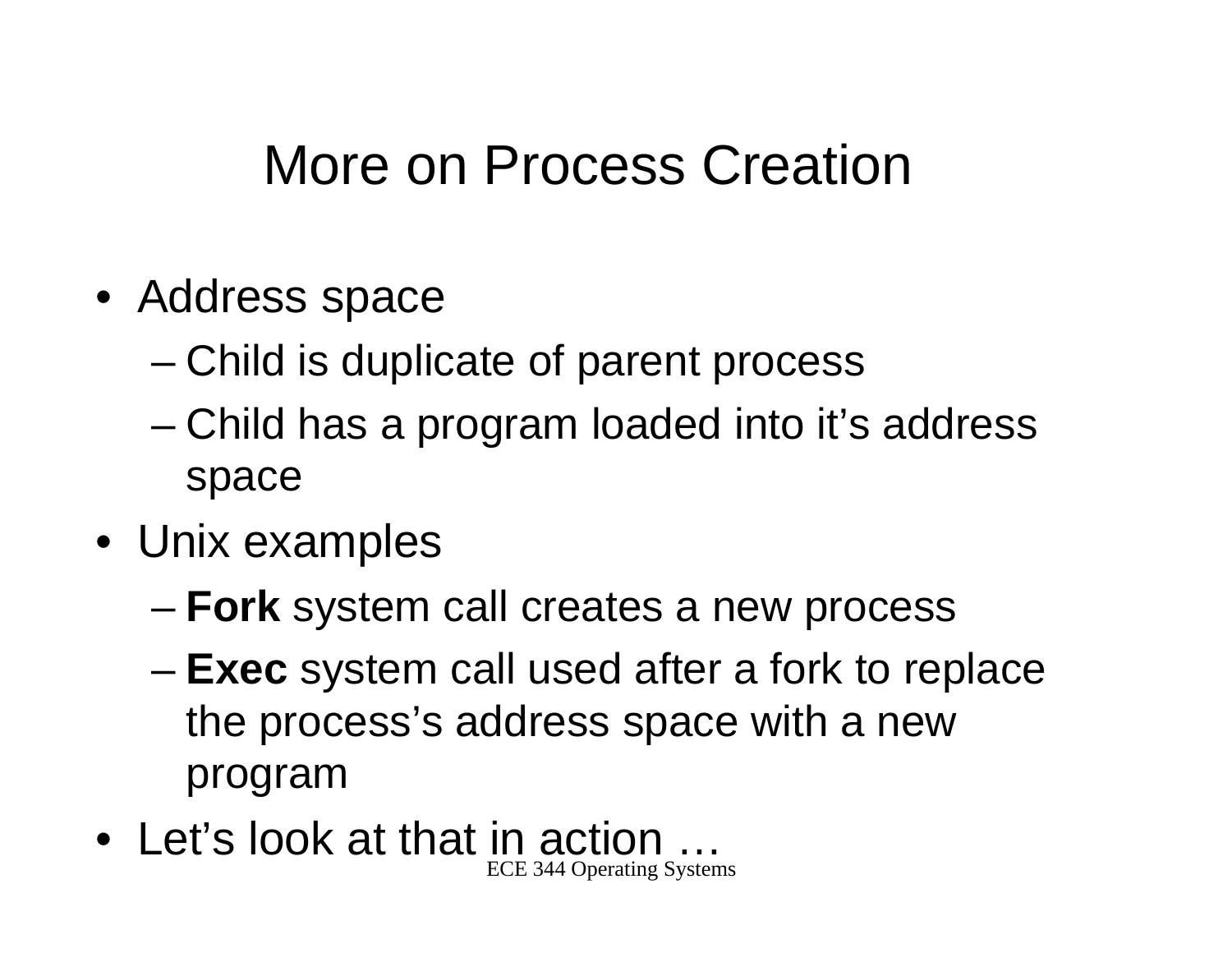```
ECE 344 Operating Systems
#include <stdion.h>
void main(int argc, char* argv[]){
  int pid;
  pid = fork()if (pid < 0){ /* error occurred */
    fprintf(stderr, "Fork Failed");
    exit(-1);}
  else if (pid == 0) { /* child process */
    execlp ("/bin/ls", "ls", NULL);
  else { /* parent process */
   /* parent will wait for child to complete */
   wait(NULL);
   printf("Child completed");
   exit(0);
  }
}<br>}
```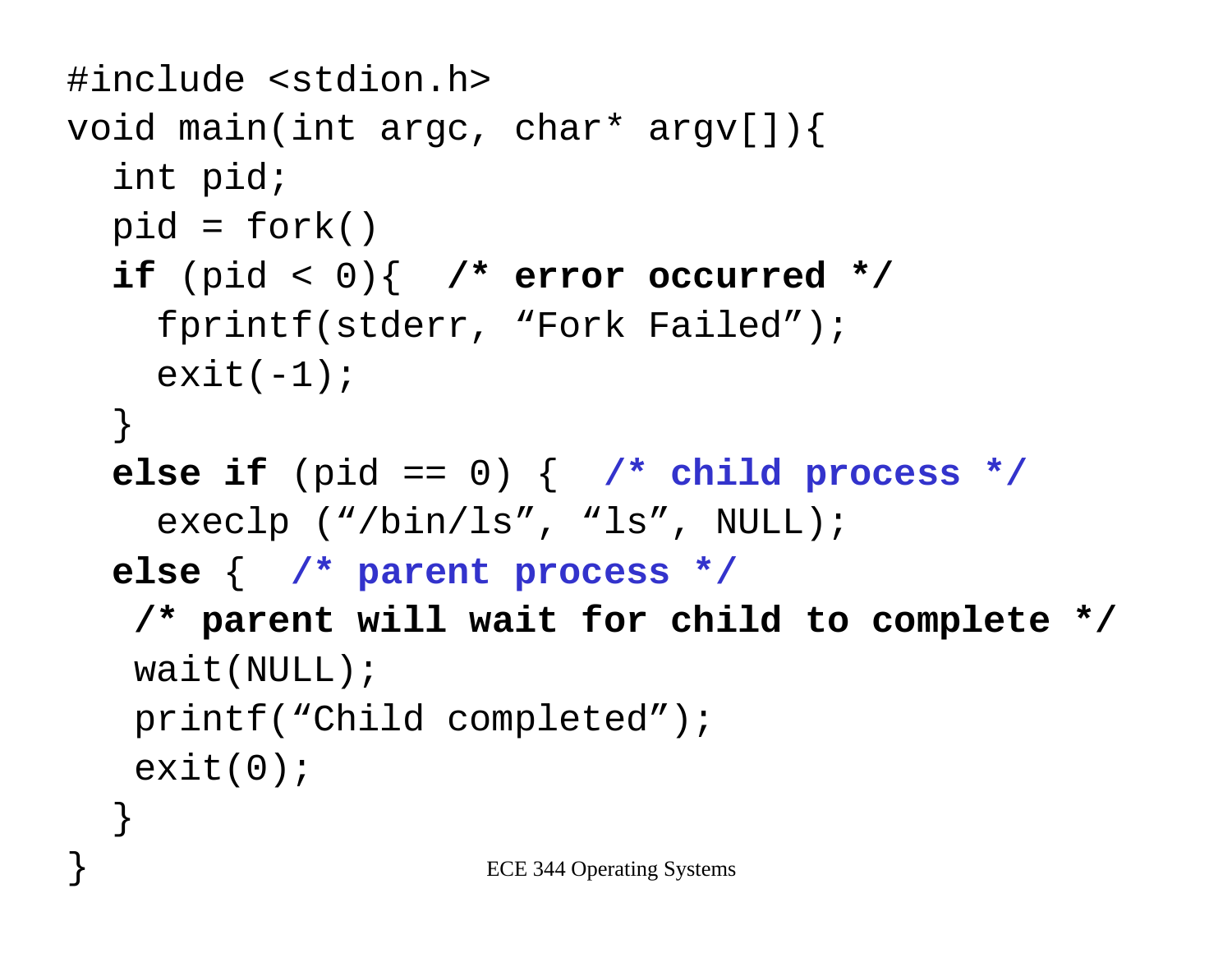